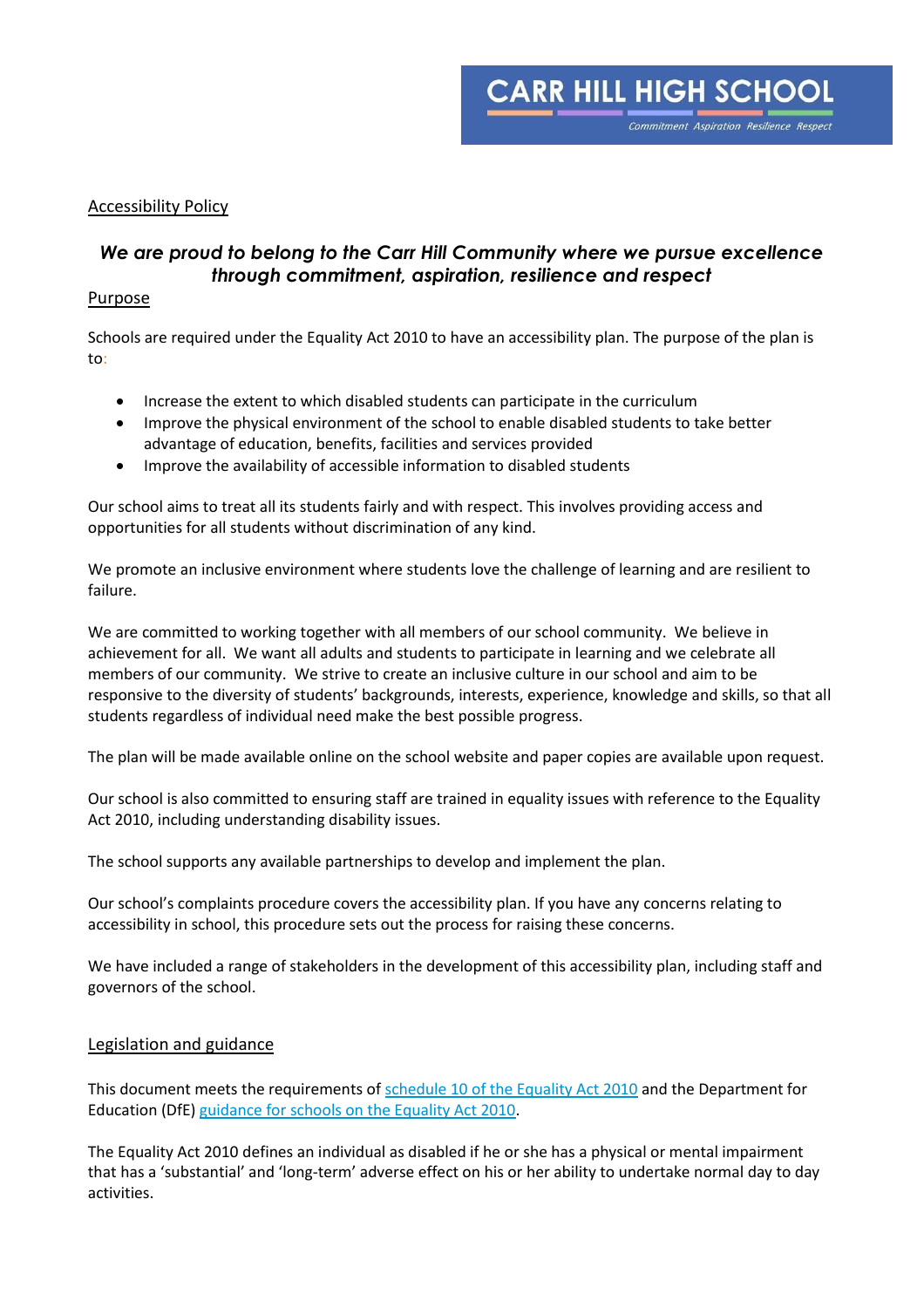Under th[e Special Educational Needs and Disability \(SEND\) Code of Practice](https://www.gov.uk/government/publications/send-code-of-practice-0-to-25), 'long-term' is defined as 'a year or more' and 'substantial' is defined as 'more than minor or trivial'. The definition includes sensory impairments such as those affecting sight or hearing, and long-term health conditions such as asthma, diabetes, epilepsy and cancer.

Schools are required to make 'reasonable adjustments' for students with disabilities under the Equality Act 2010, to alleviate any substantial disadvantage that a disabled student faces in comparison with nondisabled students. This can include, for example, the provision of an auxiliary aid or adjustments to premises.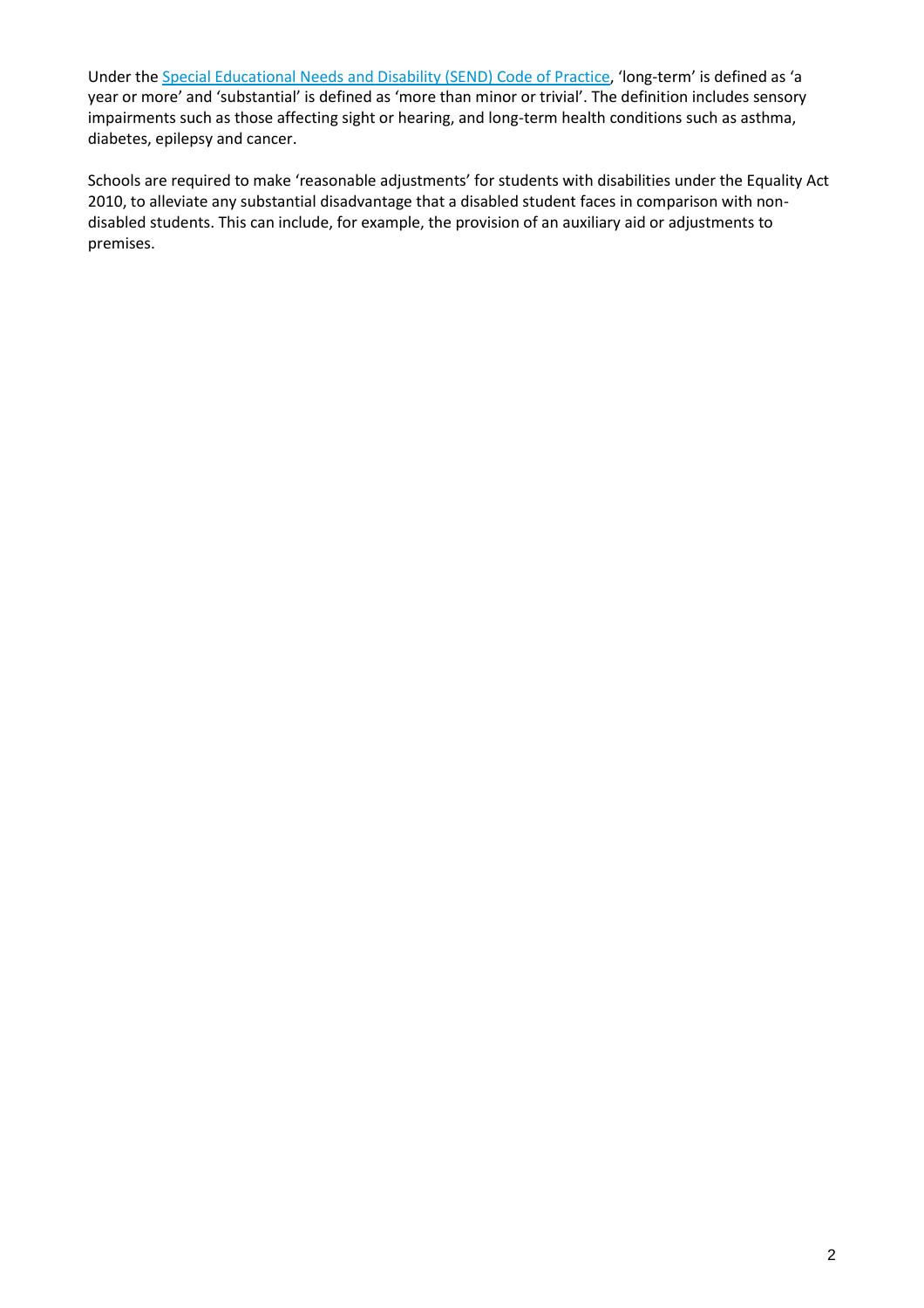# Action plan 2019-2021

This action plan sets out the aims of our accessibility plan in accordance with the Equality Act 2010.

| Aim                                                                       | Current good practice<br>Include established practice<br>and practice under<br>development                                                                                                                                                                                                                                                                                                                                                               | <b>Objectives</b><br>State short, medium<br>and long-term<br>objectives                                                                                                                                                                                                                                                                                                                     | Actions to be taken                                                                                                                                                                                                                                                                                                                                                                            | Person<br>responsible | Timescale                           | Success criteria                                                                                                                                                                                                                                                                                                                                                      |
|---------------------------------------------------------------------------|----------------------------------------------------------------------------------------------------------------------------------------------------------------------------------------------------------------------------------------------------------------------------------------------------------------------------------------------------------------------------------------------------------------------------------------------------------|---------------------------------------------------------------------------------------------------------------------------------------------------------------------------------------------------------------------------------------------------------------------------------------------------------------------------------------------------------------------------------------------|------------------------------------------------------------------------------------------------------------------------------------------------------------------------------------------------------------------------------------------------------------------------------------------------------------------------------------------------------------------------------------------------|-----------------------|-------------------------------------|-----------------------------------------------------------------------------------------------------------------------------------------------------------------------------------------------------------------------------------------------------------------------------------------------------------------------------------------------------------------------|
| Increase access to<br>the curriculum for<br>students with a<br>disability | Our school offers a<br>differentiated curriculum for all<br>students.<br>We use resources tailored to<br>the needs of students who<br>require support to access the<br>curriculum.<br>Curriculum resources include<br>examples of people with<br>disabilities.<br>Curriculum progress is tracked<br>for all students, including those<br>with a disability.<br>Targets are set effectively and<br>are appropriate for students<br>with additional needs. | Further enhancement<br>of social inclusion of<br>students with<br>disabilities.<br>Implementation of<br>systematic and effective<br>supportive intervention<br>programs needed to<br>improve social<br>acceptance of students<br>with intrinsic disabilities<br>enhancing social<br>interaction.<br>Reduce anxiety and<br>behaviour problems.<br>Improved access to<br>community resources. | Promote mutual and<br>social acceptance<br>through assemblies,<br>PSHE, inset for staff.<br>Identify and run<br>intervention programs<br>in small groups working<br>with TAs during mentor<br>time and using outside<br>agencies.<br>Invite external agencies<br>to drop in clinic and<br>time out for parents<br>Refresher for TAs.<br>Program adapted by<br>JDN and run by SEND<br>services. | <b>SENCO</b>          | Ongoing<br>In place for Oct<br>2021 | Improved awareness of<br>social inclusion also<br>evident in displays<br>around school.<br>Improved behaviour,<br>collate evidence from<br>an audit.<br>Improved access to<br>curriculum for all<br>students.<br>Reduced behavior<br>incidents for SEN and<br>additional needs<br>students.<br>Improved progress for<br>Autistic who find<br>difficulty in processing |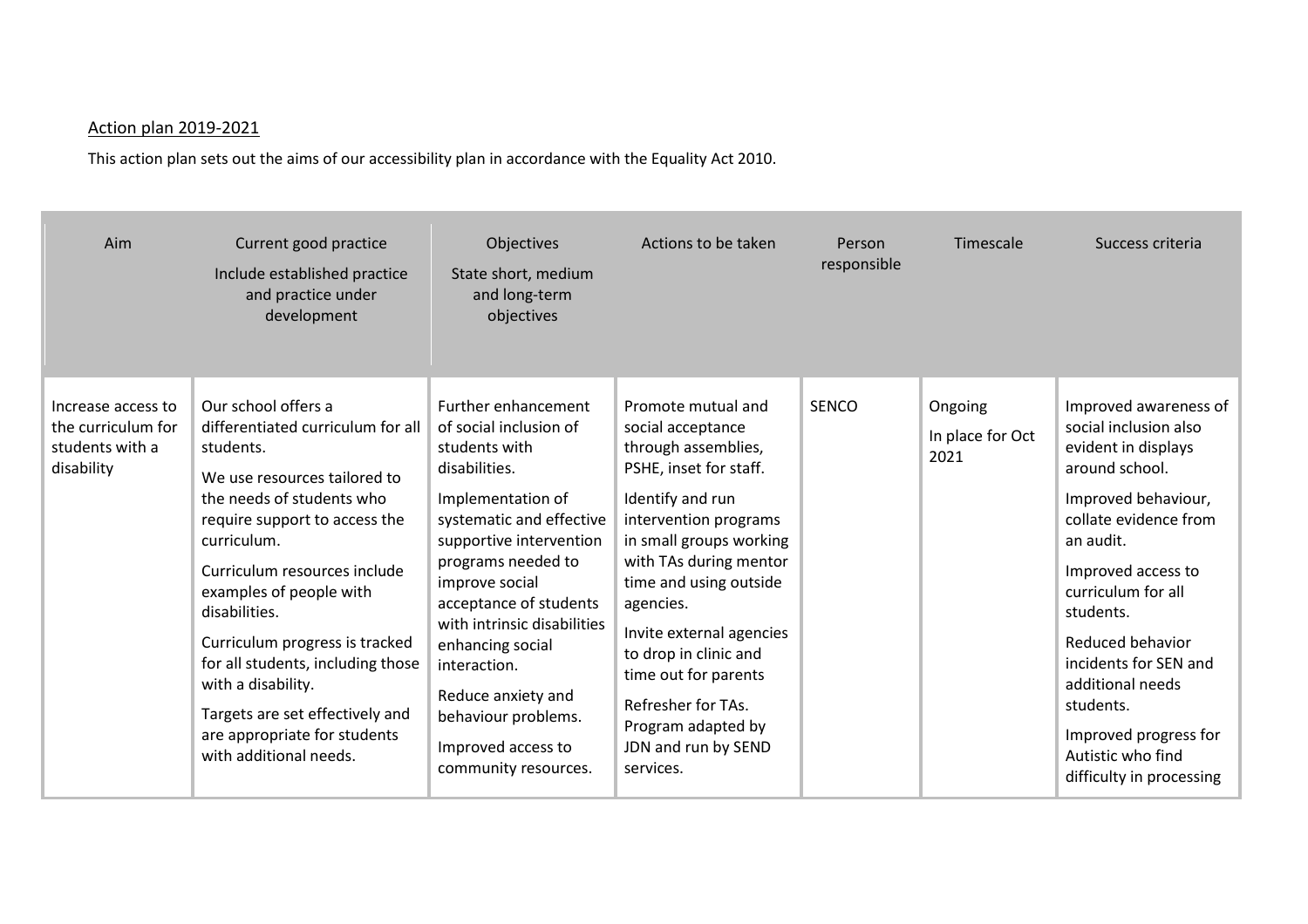|                                                                  | The curriculum is reviewed<br>annually to ensure it meets the<br>needs of all students.                                                                                                                                                                            | Improved deployment<br>of TAs to support and<br>staff for maximum<br>impact.                                                                                                                                                 | All have access to an<br>assistive device where<br>appropriate.<br>Improve variety of<br>displays representing<br>diversity of our<br>community.                                                                      |                                                         |                                                                                                                         | transient auditory<br>information.<br>Reduced anxiety for<br>with disabilities,<br>evident through an<br>audit.<br>Increased interaction<br>with peers.<br>Development of<br>interpersonal<br>relationships.<br>Maintenance of<br>relationships for family<br>friends and community. |
|------------------------------------------------------------------|--------------------------------------------------------------------------------------------------------------------------------------------------------------------------------------------------------------------------------------------------------------------|------------------------------------------------------------------------------------------------------------------------------------------------------------------------------------------------------------------------------|-----------------------------------------------------------------------------------------------------------------------------------------------------------------------------------------------------------------------|---------------------------------------------------------|-------------------------------------------------------------------------------------------------------------------------|--------------------------------------------------------------------------------------------------------------------------------------------------------------------------------------------------------------------------------------------------------------------------------------|
| Improve and<br>maintain access to<br>the physical<br>environment | The environment is adapted to<br>the needs of students as<br>required.<br>This includes:<br>Elevators in 2 buildings<br>Disabled parking bays<br>Disabled toilets and<br>changing facilities<br>Library shelves at<br>$\bullet$<br>wheelchair-accessible<br>height | Audit classrooms and<br>layout for specific<br>groups of students<br>identified by JDN<br>Longer term plans:<br>Improve reception<br>facilities allowing more<br>space creating a more<br>comfortable<br>environment for all | Re-arrange rooms to<br>better suit the needs of<br>SEN students creating<br>maximum impact and<br>progress and provide a<br>safe environment for all<br>SEND team to come in<br>and carry out an<br>independent audit | <b>SENCo</b><br><b>Business</b><br>Manager<br>Site team | Reception area<br>complete by<br>September 2019<br>Classroom<br>environment<br>Ongoing<br>Audit complete<br>by May 2019 | Provide a safe working<br>environment suitable<br>for SEN and additional<br>needs.<br>Achieve maximum<br>impact in progress by<br>changing the<br>environment to gain<br>focus.                                                                                                      |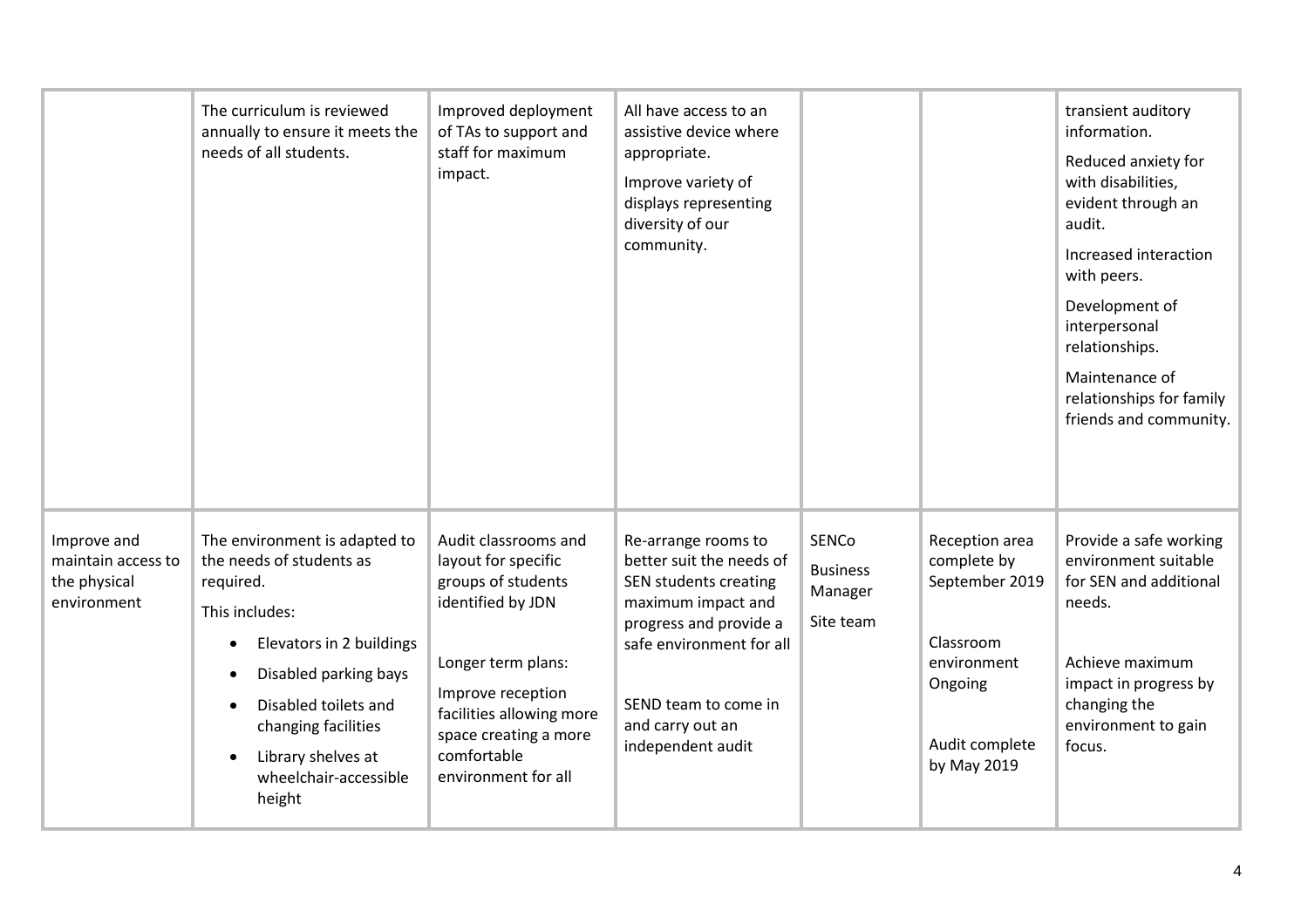|                                                                                                                                                              |                                                                                                                                                                                                                                                                                                                                                                |                                                                                                                                                                                                                                                                                                                                                                                                                        |                                                                                                                                                                                                                                                                                 |                              |                                                     | All students placed in a<br>suitable environment<br>where they can access<br>their learning to suit<br>their specific needs i.e.<br>location of seating to<br>address visual or<br>auditory issues.                                                                                                                                                                                                           |
|--------------------------------------------------------------------------------------------------------------------------------------------------------------|----------------------------------------------------------------------------------------------------------------------------------------------------------------------------------------------------------------------------------------------------------------------------------------------------------------------------------------------------------------|------------------------------------------------------------------------------------------------------------------------------------------------------------------------------------------------------------------------------------------------------------------------------------------------------------------------------------------------------------------------------------------------------------------------|---------------------------------------------------------------------------------------------------------------------------------------------------------------------------------------------------------------------------------------------------------------------------------|------------------------------|-----------------------------------------------------|---------------------------------------------------------------------------------------------------------------------------------------------------------------------------------------------------------------------------------------------------------------------------------------------------------------------------------------------------------------------------------------------------------------|
| Improve the<br>delivery of<br>information to<br>students with a<br>disability<br>Identify SLCN 50%<br>of disadvantaged<br>need intervention<br>in this area. | Our school uses a range of<br>communication methods to<br>ensure information is<br>accessible. This includes:<br>Internal signage<br>$\bullet$<br>Large print resources<br>Pictorial or symbolic<br>representations<br>Videos<br>Modelling<br>Direct access to<br>strategies for<br>individuals.<br>We use a range of tests to<br>establish stage of learning. | Promote a systematic<br>approach by the use of<br>work systems providing<br>opportunities for all<br>students to produce<br>work independently.<br>Adopt a bank of<br>appropriate fonts to<br>communicate with,<br>parents/carers, outside<br>agencies and the local<br>community<br>SLCN effects the largest<br>group of 12- in the UK.<br>The second largest<br>group in $12 +$ , the first<br>being autism, however | Develop work systems<br>and visual schedules as<br>they are crucial to<br>reduce anxiety and<br>behaviour problems.<br>Monitor staff using<br>words, videos and<br>pictures within lessons.<br>Implement a form of<br>Makaton, Picture<br>Exchange<br>Communication<br>Systems. | <b>SENCo</b><br><b>SENCo</b> | Sept 2021<br>Ongoing<br><b>July 2021</b><br>Ongoing | Improved variety of<br>appropriate curriculum<br>resources for SEN<br>students, monitored by<br>JDN leading to<br>improved access to<br>school work for all<br>students.<br>Students with<br>disabilities are<br>prepared for school life<br>as are able bodied<br>students.<br>Improved<br>identification of<br>SLCN/Access<br>Arrangements/touch<br>typing<br>Improved access to the<br>curriculum for all. |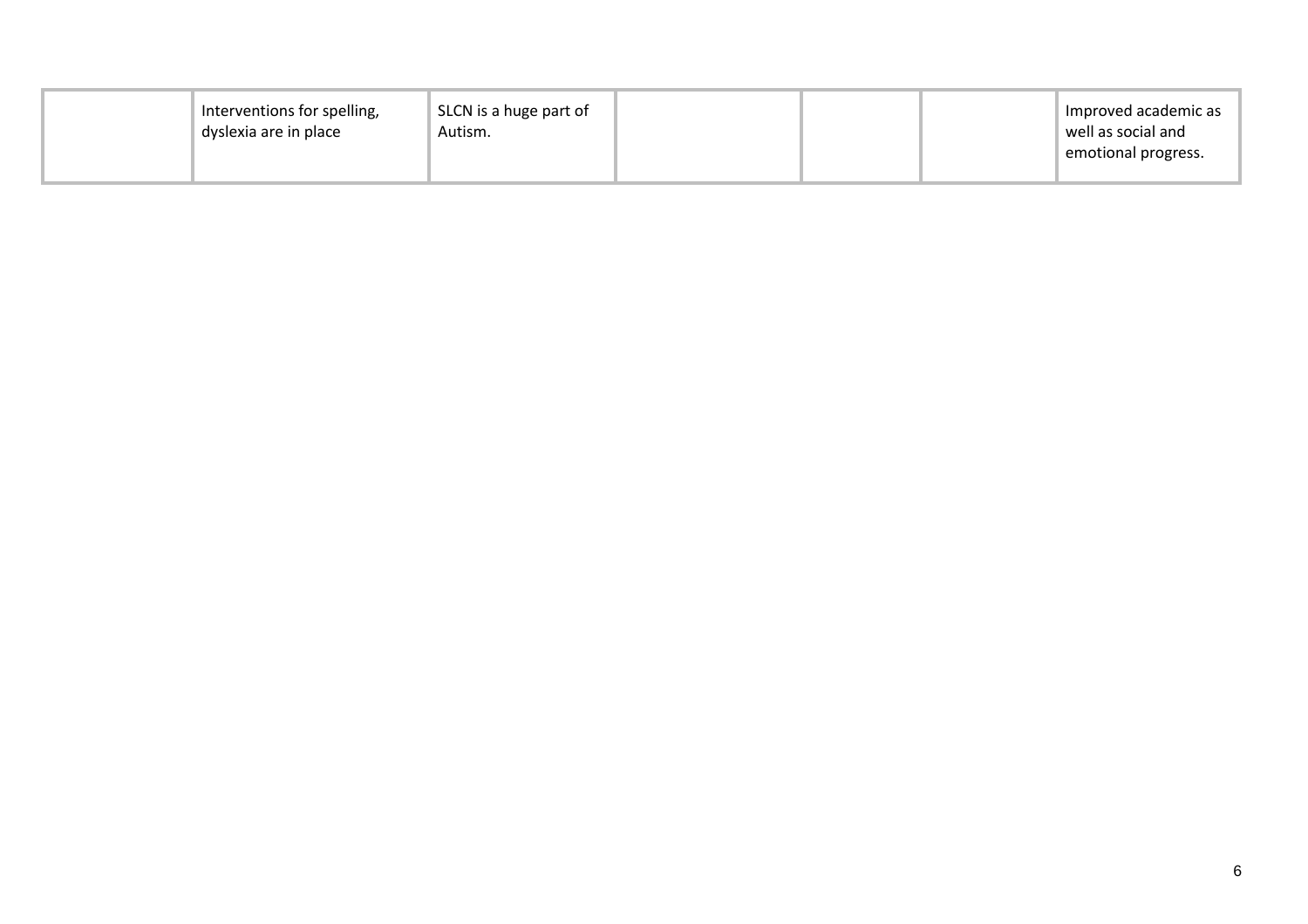| Access to<br>appropriate<br>pastoral support | Regular review of mentor time<br>by pastoral leads and SLT<br>Students have access to a head | Pastoral Support                     | Working with Pastoral<br>staff, devise clear<br>timetable of activities to<br>incorporate into mentor<br>time. | <b>AHT</b><br>Behaviour | June 2021            | <b>Effective and</b><br>meaningful programme<br>of activities in mentor<br>time                 |
|----------------------------------------------|----------------------------------------------------------------------------------------------|--------------------------------------|----------------------------------------------------------------------------------------------------------------|-------------------------|----------------------|-------------------------------------------------------------------------------------------------|
|                                              | of year, as well as a mentor.<br><b>Effective safeguarding</b><br>procedures in place.       |                                      | Develop role of new<br>pastoral managers<br>Develop further the role                                           |                         |                      | Programme of<br>assemblies in place                                                             |
|                                              | Links with several external<br>agencies.                                                     |                                      | of the mentor                                                                                                  |                         |                      | Decrease in behaviour<br>incidents by 20% in<br>years 8 and 9 going into<br>9/10                |
|                                              | Assembly programme planned<br>including PDBW, SMSC,<br>curriculum matters, British<br>values |                                      | Use McKee assessment<br>centre for identified<br>students to speed up<br>EHCP process.<br>Develop our own      |                         |                      | All students identified<br>as in need of EHCP with<br>behaviour aspect<br>receiving appropriate |
|                                              |                                                                                              | <b>Revised Pastoral</b><br>Structure | identification process<br>Monitor impact of<br>exclusion room and<br>report data                               |                         | Sept 2021            | provision                                                                                       |
|                                              |                                                                                              |                                      | Analysis of<br>demerits/behaviour<br>stages/time outs by<br>College/year group.<br>Implementation of           | <b>SENCo</b>            | 2019-2021<br>Ongoing |                                                                                                 |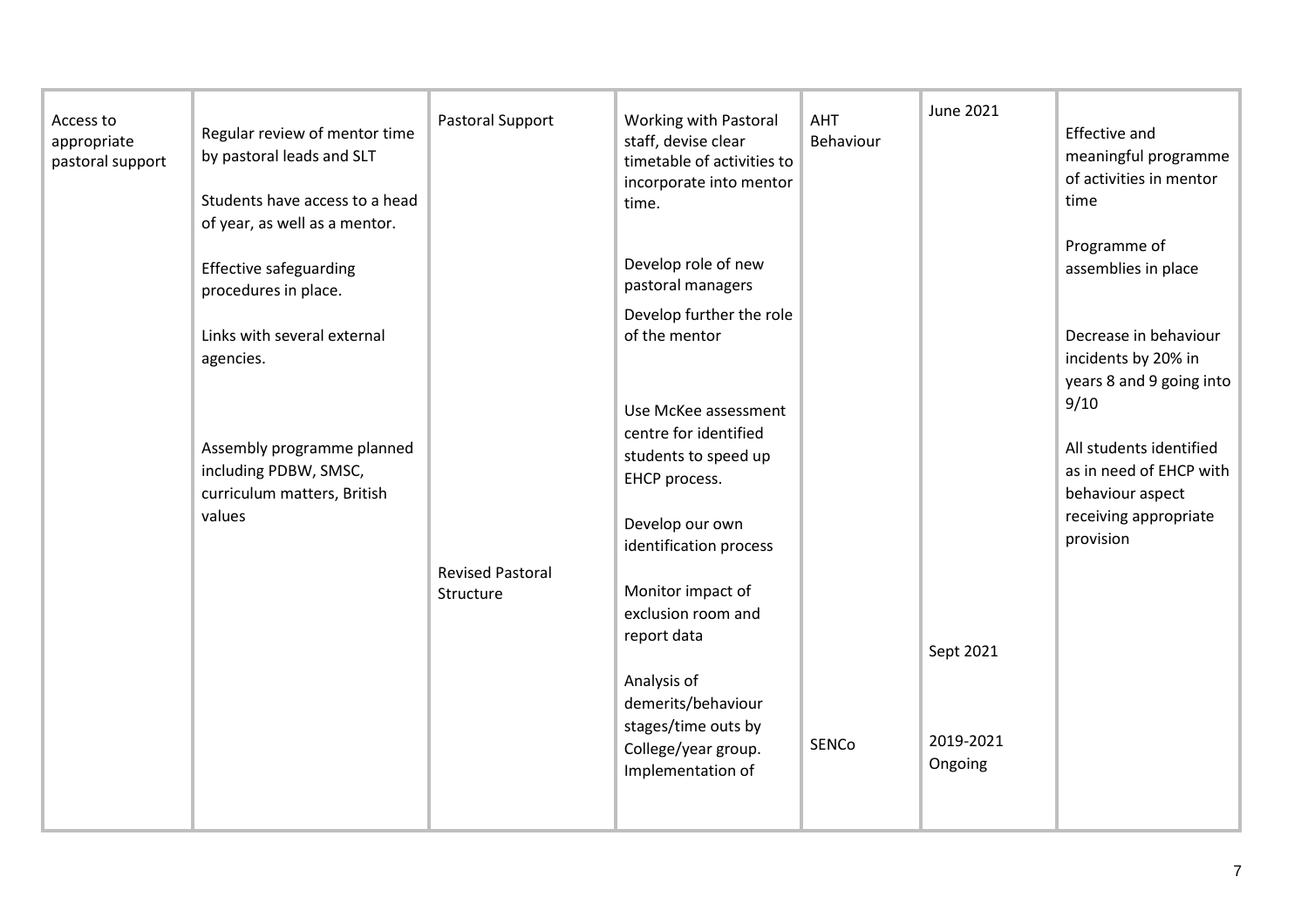|  | <b>Behavior Support</b> | various behaviour<br>support packages. | AHT<br>Behaviour | June 2019 |  |
|--|-------------------------|----------------------------------------|------------------|-----------|--|
|  |                         |                                        |                  |           |  |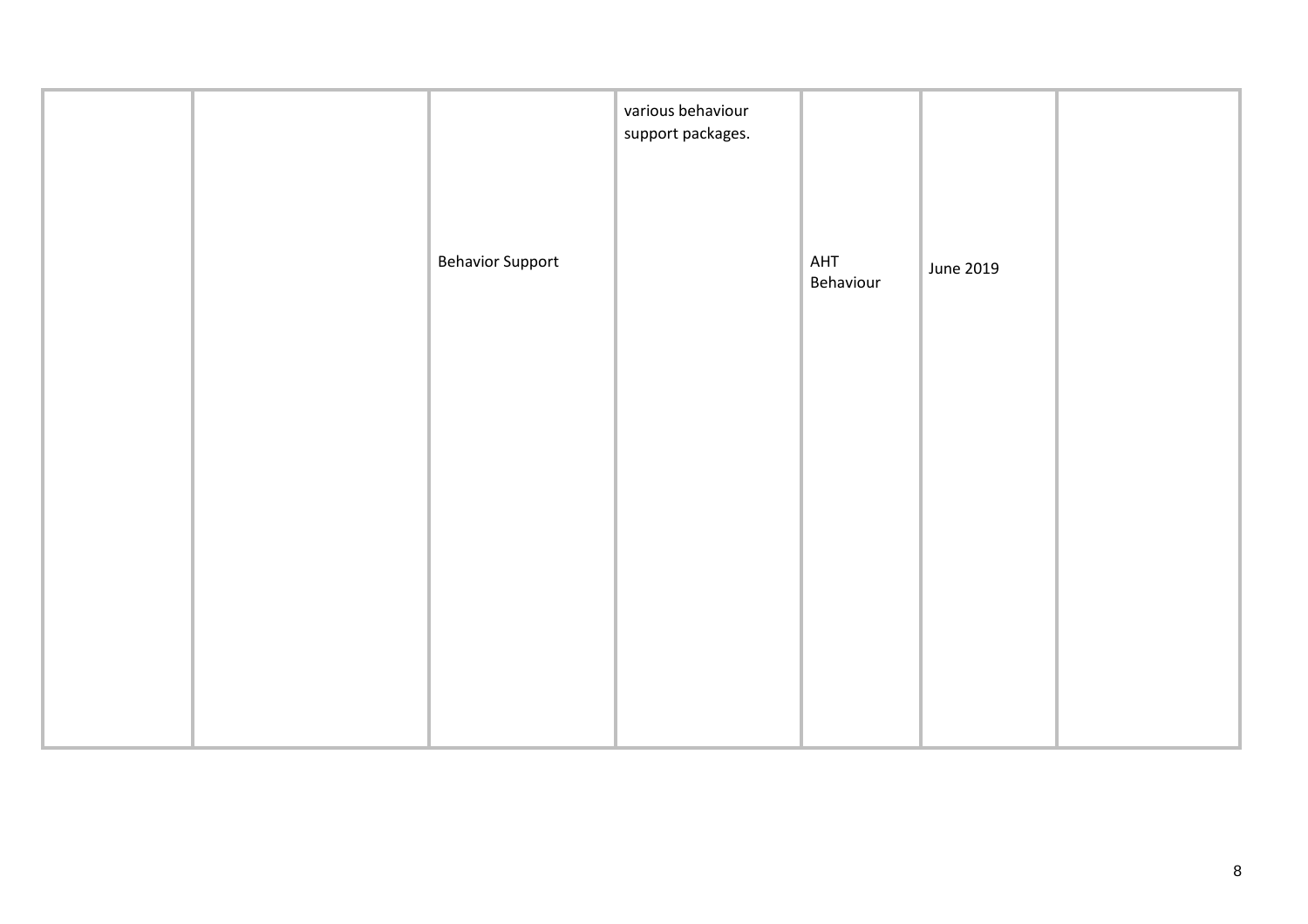#### Monitoring arrangements

This document will be reviewed every 3 years, but may be reviewed and updated more frequently if necessary.

It will be approved by the governors and the head teacher

#### Links with other policies

This accessibility plan is linked to the following policies and documents:

- Risk assessment policy
- Health and safety policy
- Equality information and objectives (public sector equality duty) statement for publication
- Special educational needs (SEND) information report
- Special educational needs (SEND) policy
- Supporting students with medical conditions policy
- Teaching and Learning policy
- Behaviour policy

October 2019

Linda Nulty **Rachel leaper** 

Chair of Governors Chair of Pupils, Standards and Curriculum Committee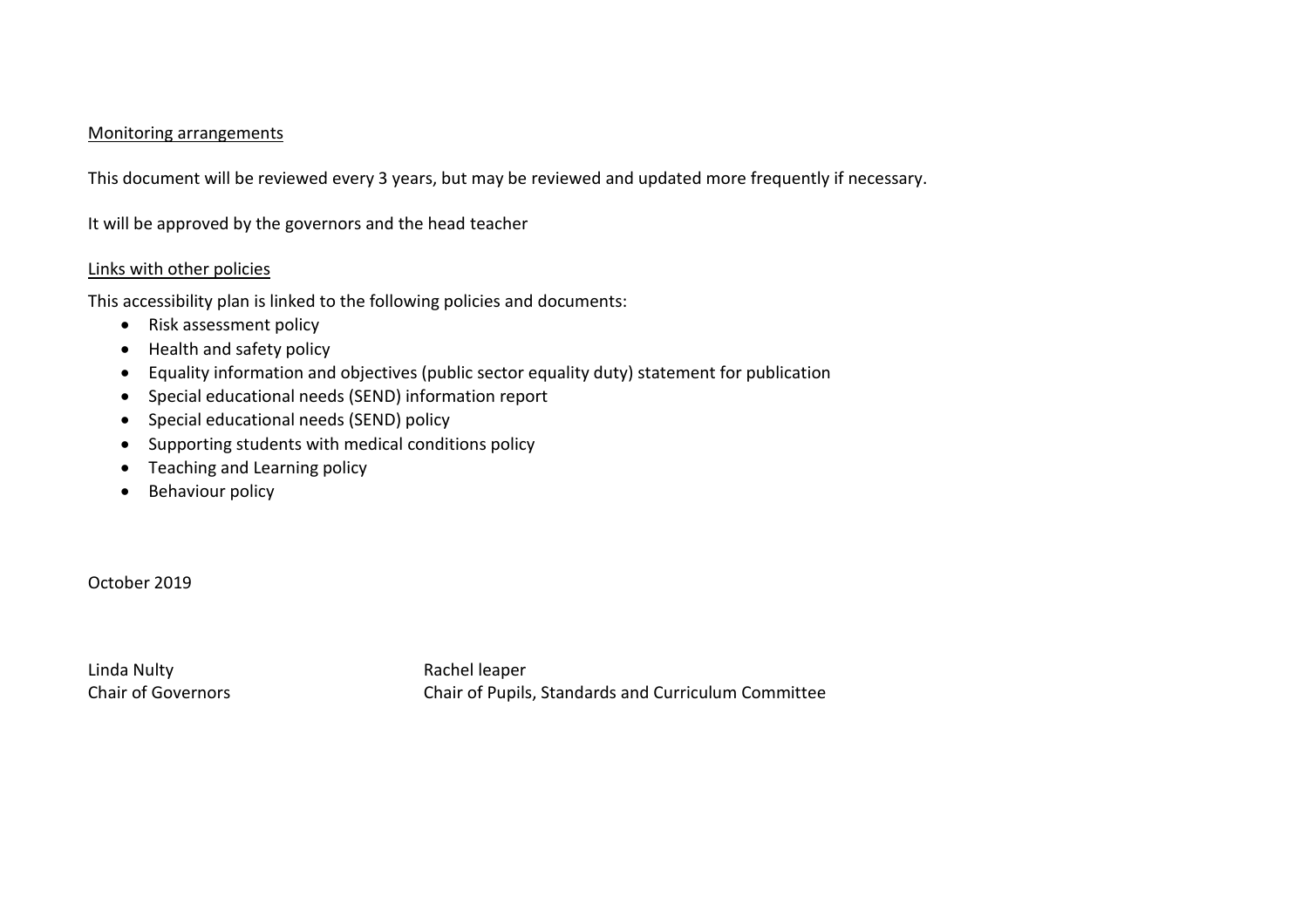# Appendix 1: Accessibility audit

#### Background Information

Carr Hill High School is the local authority high school for Kirkham and the surrounding villages. The original school buildings were built in 1957. Some additional buildings have been added since then. Today the school has approximately 1,200 on roll. The students attending the high school are in the age range 11-18 years old.

The main school building has been extended to add a two storey Sixth Form building. There are some separate buildings behind the main building, two porta cabins, and a sports dome.

### The Main Entrance to school

There are two disabled parking spaces outside the main entrance to the school. There is a curb from the parking spaces to the path that leads to the main entrance doors. A tarmac ramp has been laid to provide a slope to negotiate the curb. There is a painted white line along the edge of the curb to highlight it.

There are two doors to the main entrance that leads into the reception area. One of these doors is bolted on the inside while the other door opens manually.

The reception area is small and quite confined. There are two chairs against the opposite wall as you enter the area. On entering the reception area there are three wide steps to the left taking up the width of the area and leading to double doors that open onto a hall area called the Allen Wood Studio. This area is used for dance classes, exams, and for parents to gather at parents' evenings or performances. The reception desk is to the right hand side as you enter the reception area. The reception desk curves around to the wall on the right hand side of the reception area. A door leads from this wall through to offices. After the two chairs against the opposite wall as you enter, there is a short staircase of four steps leading downwards.

The height of the ceiling of the staircase is low and there is a warning sign telling people to mind their head when going down the steps.

### Accessibility Issues

The white line along the curb from the car park to the path that leads into the main entrance needs to be re-painted as it has worn away.

The low ramp is made from tarmac and although it is low it is not highlighted and so potentially it could be a trip hazard.

There is only one entrance door to the reception area that can be opened independently by a visitor or pupil in a wheelchair. The reception staff would have to unlock and open the second door in order to accommodate a wheelchair through the main doors.

A parent or pupil entering the reception area in a wheelchair would not be able to access the rest of the building from this point and so could not enter with other parents, or peers if a pupil. A member of staff in a wheelchair would not be able to enter the building from this point.

### Main school building

On entering the school building from the main reception there are three wide steps leading to double doors which open onto the Allen Wood studio. This is a small hall with doors to the main school hall and doors that lead into the dining room.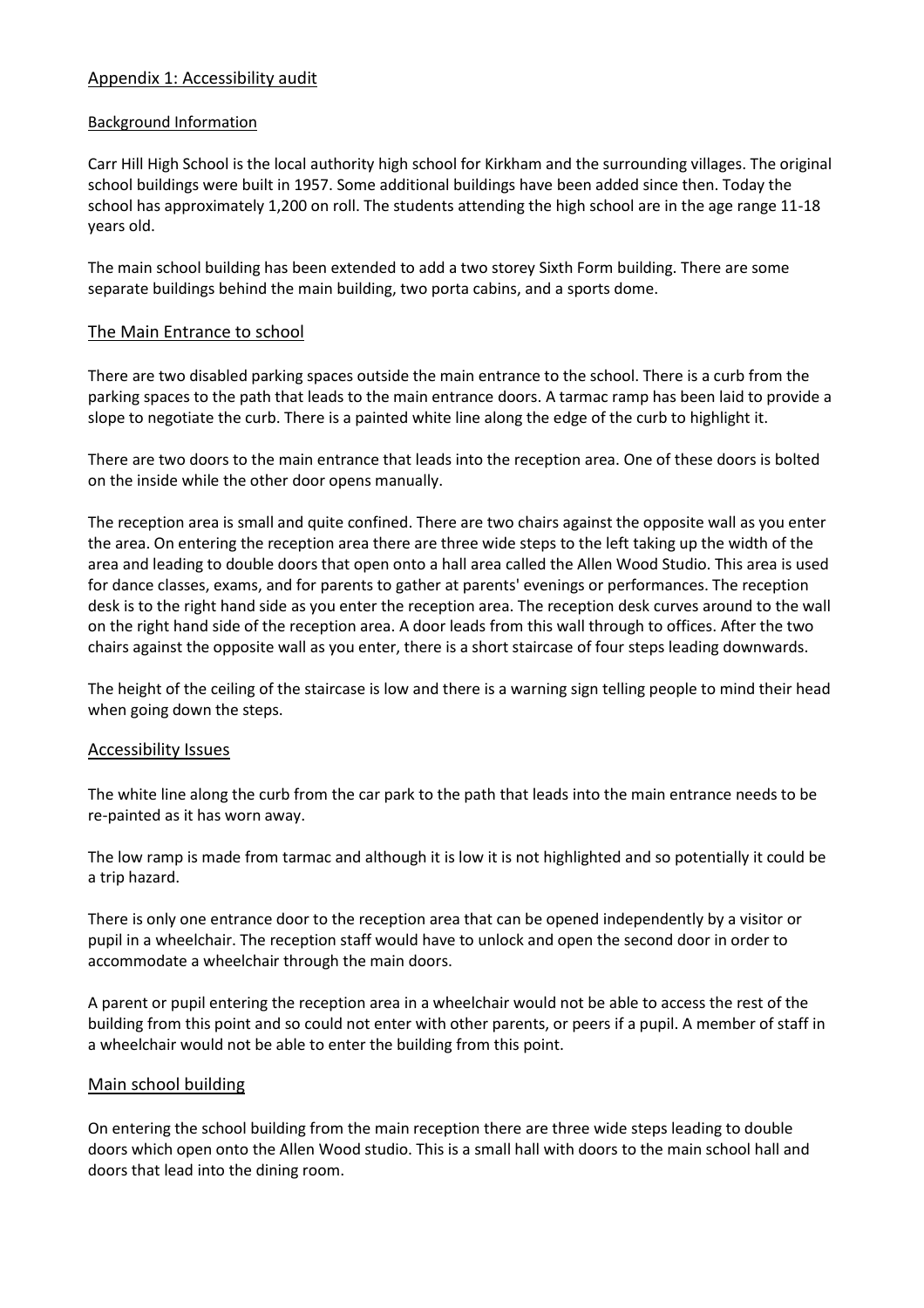The Allen Wood Studio has double doors that lead to the school hall which are facing on the opposite wall as you enter the studio from the reception area. There are two sets of double doors leading from the left hand side of the studio into the dining room. There is a single fire door at the far end of the dining room and near to the serving counters. This door is not opened apart from for fire/ evacuation or practice owing to safeguarding concerns.

Double doors lead from the dining room to the ground floor of the Sixth Form building. A wide corridor area has toilet blocks and a disabled toilet. Then another door leads into the sixth form study area. A doorway from this sixth form study area leads to a staircase and a door to the outside path which leads into the school yard. There is a slope to the sixth form block however there are steps to access this area form the car park. Next to the disabled toilet there is a lift to the first and second floors of the sixth form building. On the first floor there are four classrooms and two offices. The doors to these rooms are wider than doors in other parts of the school. On the second floor of this building there is a conference room that is used by staff and is directly accessed from the lift.

The hall is accessed from the Allen Wood studio via double doors. As you enter the hall from this direction there are double doors to the right hand side leading to a corridor and two sets of double doors on the left hand side which lead outside to a courtyard. The gymnasium and boys' changing room are accessed from the corridor. There are double doors to the gymnasium but a single doorway to the boys' changing room. The girls' changing room is accessed via a staircase and also has a single doorway.

The English classrooms are accessed from the corridor at the side of the hall and via a staircase to the first floor. The staircase is a narrow two person width staircase and there is a one-way system in place in the corridors and staircases. There isn't a lift to the English rooms.

The math's studio and classrooms have single doorways. There are double doors leading into the math's area from the outside yard. There is a large mat at this entrance which is fixed down with rubber strips. There is a grid on the floor of the corridor that leads to the steps at the back of the reception area. This grid has been taped at the edges but some of the tape has loosened.

### Separate buildings

There are a number of subject area buildings which are separate to the main building and sit either behind it or at the side. These consist of the Hub, the technology centre, the arts block, two science blocks, two porta cabins and the sports dome.

### The Hub

The Hub is a separate modern building to the main school building and it houses the humanities subjects and business studies on the ground floor. On the first floor there are ICT class rooms, the library and a nurture classroom. There is a lift to the first floor and a disabled toilet near to the lift. The disabled toilet was locked on the day of this audit and a member of staff had the key. There is also a disabled toilet on the ground floor of the Hub.

There are double doors that lead from the landing on the first floor to the library. The nurture room at the end of the library has a wide single doorway. Next to this room there is an ICT suite with work benches fixed to the wall with computers on them. At one end of the bench there is a standalone table which is slightly higher than the benches.

At the opposite end of the building to the library there are ICT classrooms on the first floor and business studies rooms on the ground floor. The doorways in this part of the building are narrower and may be a problem for larger wheelchairs to access.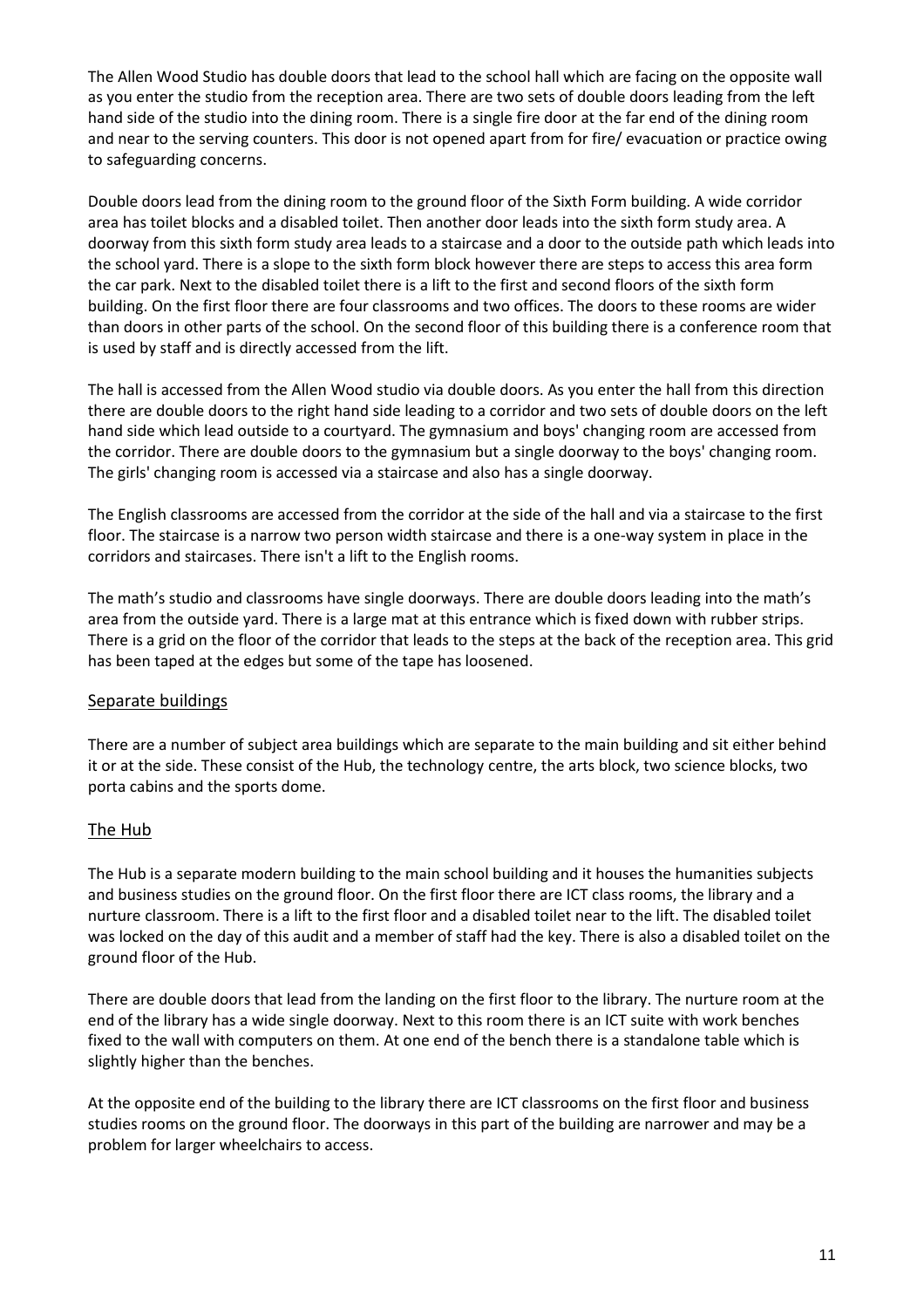## Technology centre

This block is all on the ground floor. The entrance is wheelchair accessible via a ramp. There are three work rooms and one has benches that can get their legs underneath.

There are technicians on hand to support with using the equipment and there is room to move alternative benches in if required by a student/ member of staff. There is easy access from this block into the yard.

#### The Arts block

There is a ramp and also three steps up to the door to the Arts block. The white painted strip on the edge of the steps has worn away. This is a three storey building.

On the ground floor there are music rooms. The first floor is for Art lessons and the second floor for drama and arts. The first and second floors are accessed via a staircase. The doors to the rooms are single doorways.

The doorframes would accommodate small to medium sized wheelchairs but not large adult sized wheelchairs. The first and second floors are inaccessible for anyone in a wheelchair or with significant mobility issues.

### The Science blocks

There are two buildings for the science rooms. One is a modern building and the other is older and due to be refurbished.

The modern building has a ramp at the side of the building. There are four entrances with double doors to this block. The doors to the classrooms are wide. One of the science labs has benches that are height adjustable.

There are two narrow doors within this building which would restrict anyone in a wheelchair. The older science block has steps and a ramp at the entrance. The doorways into the four labs in this building are too narrow for a wheelchair.

The floor at this entrance to the building is a trip hazard particularly for anyone with a physical difficulty or visual impairment.

There is a tarmac ramp by the door to the technician's room. It is not highlighted with paint or a handrail. Someone with a visual impairment would not be able to see this ramp and so this could be a hazard.

#### Two porta-cabins

There are two porta-cabins at the side of the gymnasium and next to the sports dome. One is used for RS classes and the other is split into two sections. One section is a small support room and the other is an exclusion unit. Both of these buildings are accessed via steps.

Both buildings are inaccessible for someone with mobility difficulties or in a wheelchair.

There is a ramp set between two sets of steps that lead from the yard to the steps into the porta cabins.

#### The Sports Dome

The sports dome can be accessed from the school yard via a ramp between two sets of steps. The building is all on ground floor level with double doors and easily accessible from the yard.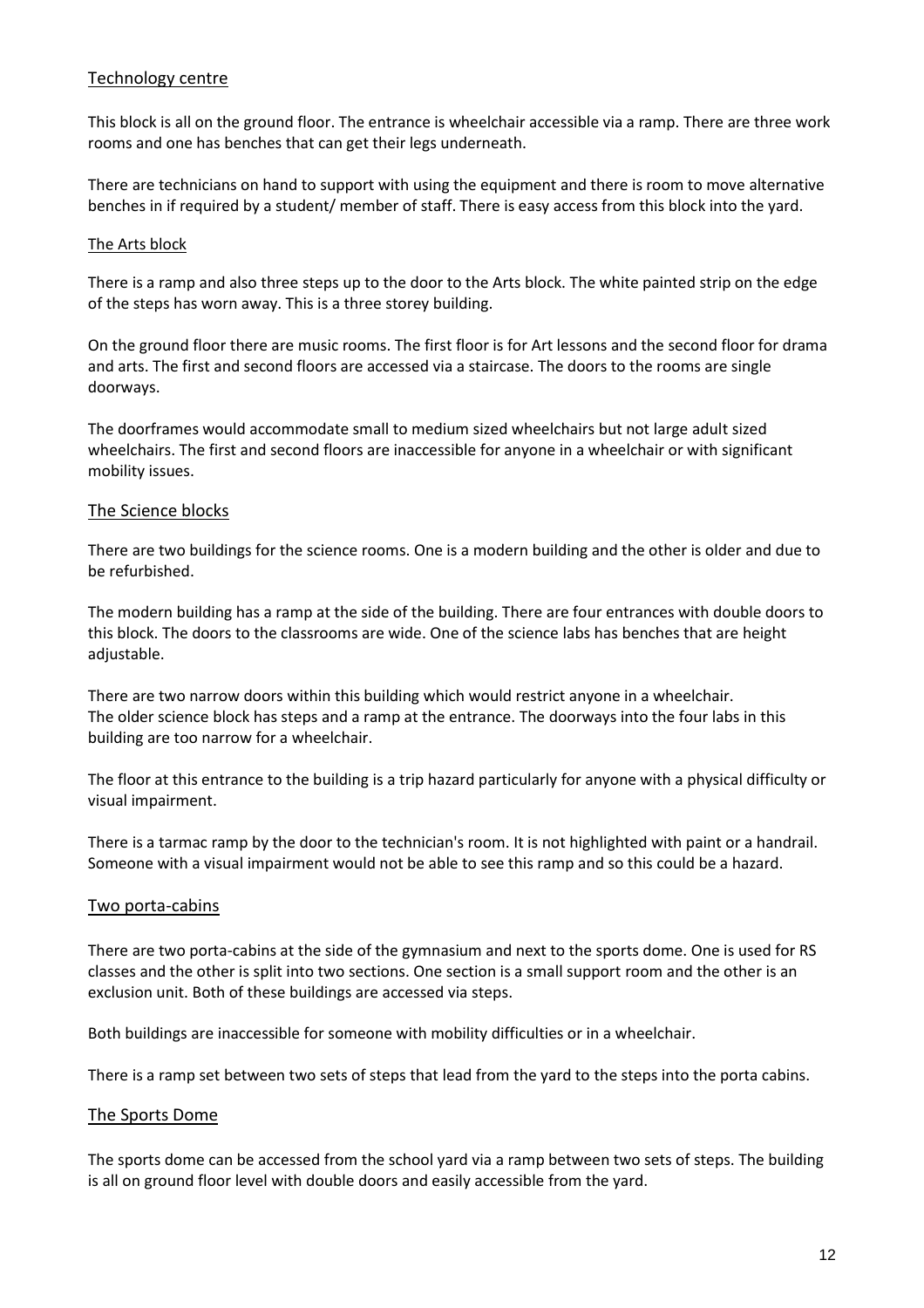However, the yard can only be accessed via short flights of steps from various points around the school yard and grounds.

Summary of areas that present with accessibility difficulties

# Main Entrance –

- A student, parent or member of staff using a wheelchair would not be able to enter the school reception area independently as they cannot open both doors without help from the reception staff.
- The floor space within the reception area is very limited and it would be difficult to turn an adult sized wheelchair around, particularly if there were other people waiting in this area.
- Having entered the reception area a wheelchair user could not access the rest of the school building as there are steps up into the main part of the building and some steps down to the math's department.
- In order to access the building a wheelchair user would have to enter via a fire door which would involve the site caretaker to open/ close the fire door.
- There is nowhere accessible from the reception area for a parent who is a wheelchair user to have a private meeting with staff.

### Ramps-

 There is a tarmac ramp to the main entrance and one by the technician's door at the side of the older science block. These ramps are not highlighted or marked and could potentially be a trip hazard particularly for someone with a visual impairment.

# Doorways-

- Most of the doorways are wide enough to enter a building but some of the older buildings have narrower single doorframes which may not accommodate an adult size wheelchair.
- Many of the doors leading in and out of the buildings would be difficult for someone in a wheelchair to open independently.
- Classrooms in the newer buildings tend to have wider doorways but some of the doorways in the older classrooms may be difficult to get an adult size wheelchair through.

### Disabled toilets –

- There is one disabled toilet situated on the ground floor of the sixth form building, one on the ground floor of the Hub and one on the first floor of the Hub. On the day of the audit visit the toilet on the first floor of the Hub was locked and a key had to be obtained from a member of staff.
- The disabled toilets have support bars, lower sinks and hand dryers. Although a drop down support bar is missing from the disabled toilet in the sixth form block. However, there is not a changing bed or hoist available for anyone who is unable to weight bear and needs to be hoisted on to the toilet.
- There may not be enough room in one or two of the toilets to turn an adult sized wheelchair so that it sits alongside the toilet.

### Lifts –

 There are lifts in the sixth form building and in the Hub, but the upper floors of the main building, the Arts building and the girls' changing room above the gym are inaccessible to anyone using a wheelchair or with mobility difficulties.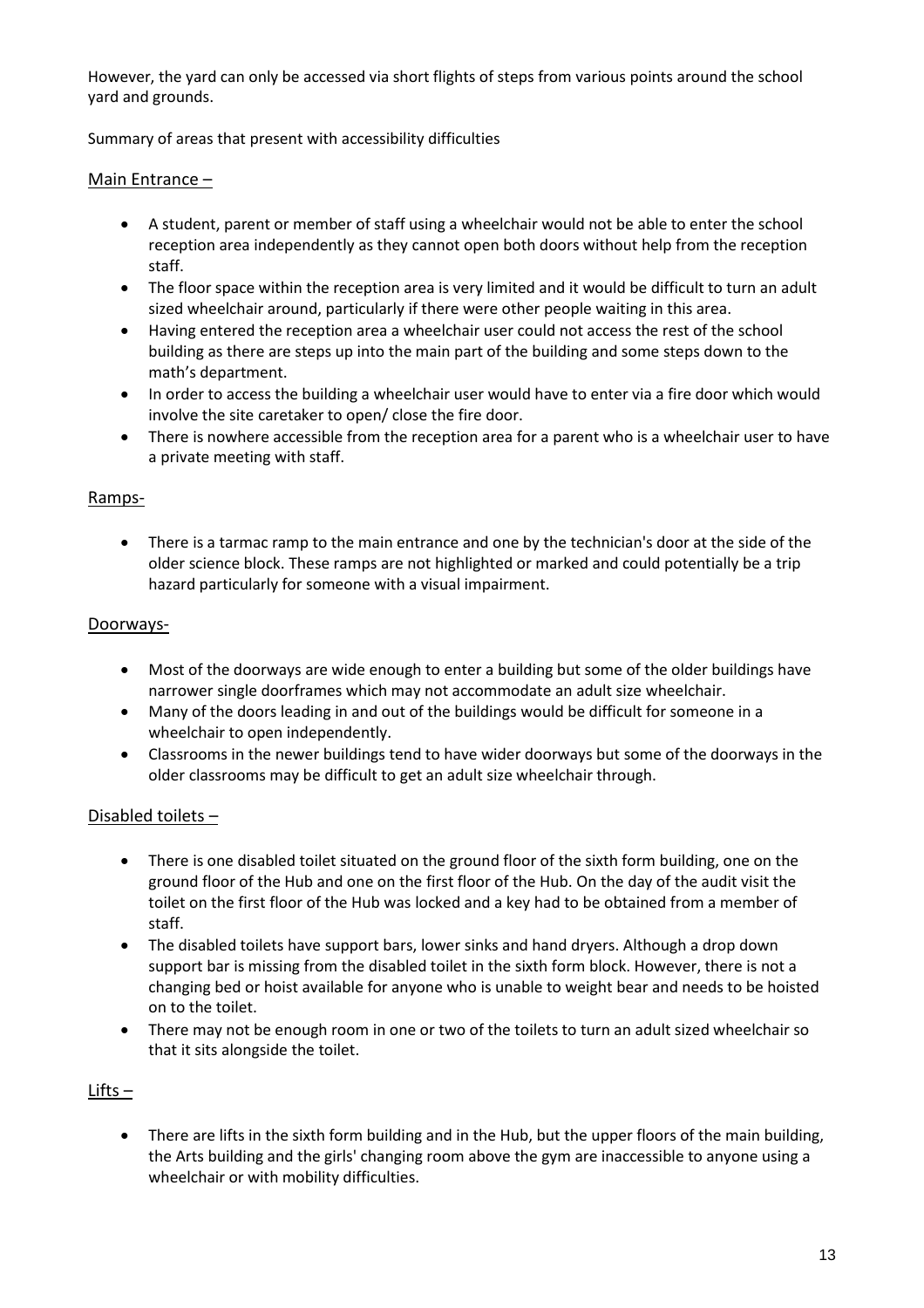# Changing rooms –

- The boys' changing room is accessed through a narrow doorway which would not accommodate a wheelchair.
- The girls' changing room is up a flight of stairs and inaccessible to anyone with mobility difficulties or a wheelchair user.
- There is no changing room specifically for anyone with a disability or medical condition and who may require a greater degree of privacy.
- School yard and grounds –
- From the main entrance the school yard can only be accessed via short flights of two to three steps in various places. This makes entering the school building inaccessible to anyone who is a wheelchair user as they cannot enter from the reception area and they cannot enter from the grounds at the front of the school.
- There are areas of school yard between the separate buildings that can be accessed easily however in some places the tarmac is uneven and could be a trip hazard for anyone with mobility difficulties or a visual impairment.

### Classrooms and laboratories –

- Many of the rooms and laboratories have sufficient room to accommodate a wheelchair but some rooms are smaller and it would be difficult to turn a wheelchair around in the limited space.
- Table heights may have to be adjusted for a student using a wheelchair.

### Recommendations to develop accessibility

#### Main entrance

- Automatic opening double doors
- Larger floor space area for the reception area and waiting room
- An enclosed meeting room within the reception area that is wheelchair accessible so that parents, and professionals who are wheelchair users can meet with staff in privacy.
- A wheelchair lift attached to the side wall to lift wheelchairs up the three steps to access the Allen Wood Studio.
- Doors into the Allen Wood Studio would need to open inwards in to the studio.
- A wheelchair lift attached to the wall of the flight of stairs down to the math's department from the reception area.
- The ramp from the car park to the entrance should be highlighted.
- The white strip of paint along the edge of the pavement outside the entrance needs to be repainted.
- Grounds and school yard
- It may be possible to change some of the areas where there are two or three steps from the front of the school into the yard so that they are short ramps instead of steps.
- This would allow access to the yard from the front of the building and access from the building to the sports dome.
- A concrete ramp would need to be ridged so that it is not slippery in wet or icy weather.
- The tarmac needs to be repaired in places so that it is not a trip hazard and so that a wheelchair can cross it without any difficulties.

### Disabled toilets

- In order to be fully inclusive and accessible the school needs to have a disabled toilet and toilet changing room.
- This should have a changing bed and a ceiling track hoist in addition to a toilet with support bars, low level or adjustable height sink and a low level hand dryer.